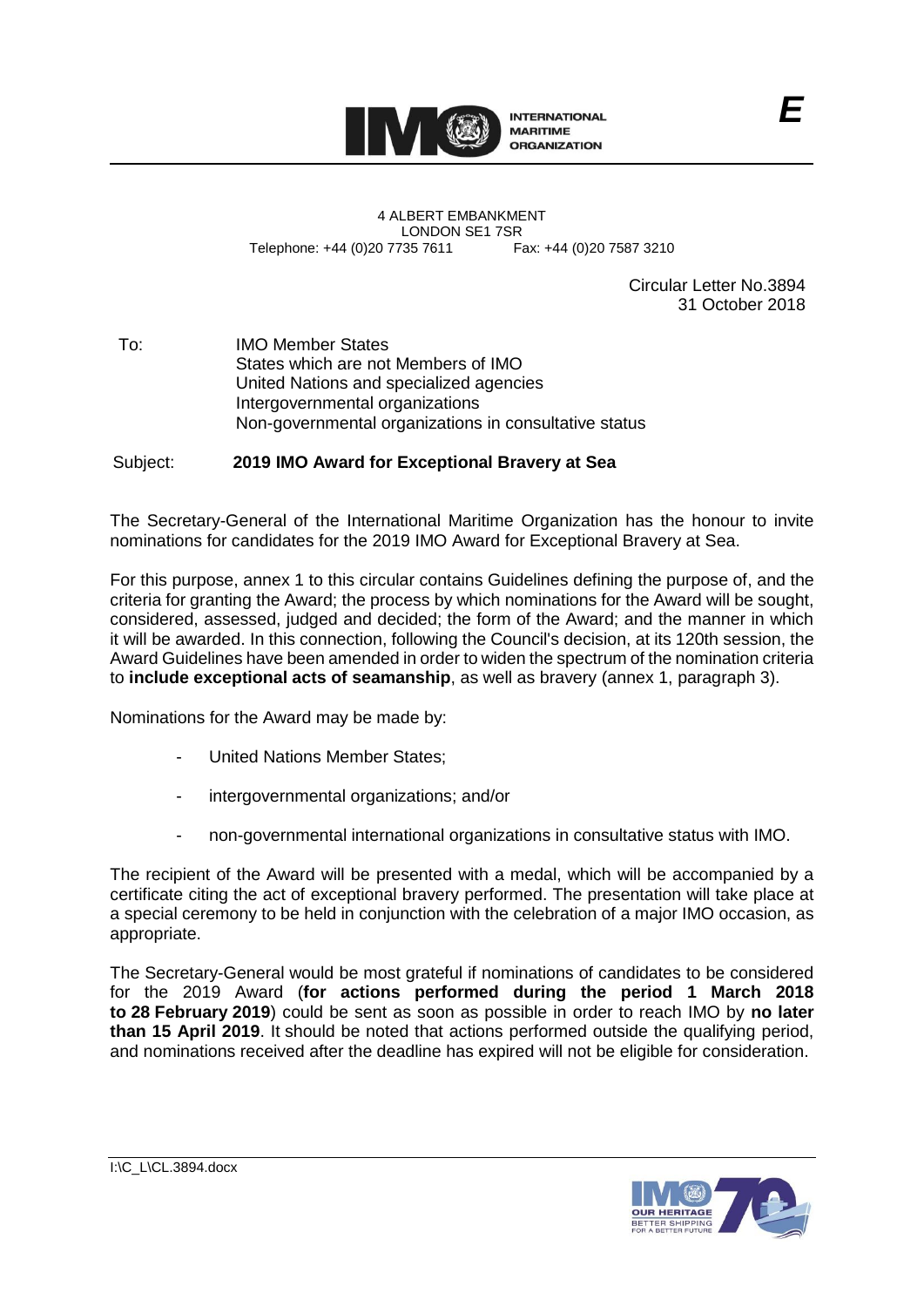Nominations should indicate clearly the nominating Government (and need not be confined to its own nationals) or organization and bear an appropriate mark of authentication. To this end, a nomination form, which should be completed, is attached (annex 2).

In addition, in order to ensure that adequate information is given to enable the Panel of Judges to assess the merits of the candidates concerned and to facilitate the task of the Panel of Judges in considering the nominations for the 2019 Award, a form entitled "Description of Circumstances and Events" has been developed (annex 3), which should also be completed and submitted by nominating Governments/organizations, together with the nomination form, and a short narrative of events (not exceeding three pages). In this connection, it would be appreciated if Governments and organizations, when nominating candidates, **provide**, **in paragraph 7 of annex 3**, **sufficient information on the rescue act in the narrative**, most especially the reasons why the rescue act in question warrants the description of "exceptional bravery at sea", to enable a proper and fair assessment by the judging panels.

All nominations should be submitted to ero@imo.org and/or addressed to:

The Secretary-General International Maritime Organization 4 Albert Embankment London SE1 7SR United Kingdom

\*\*\*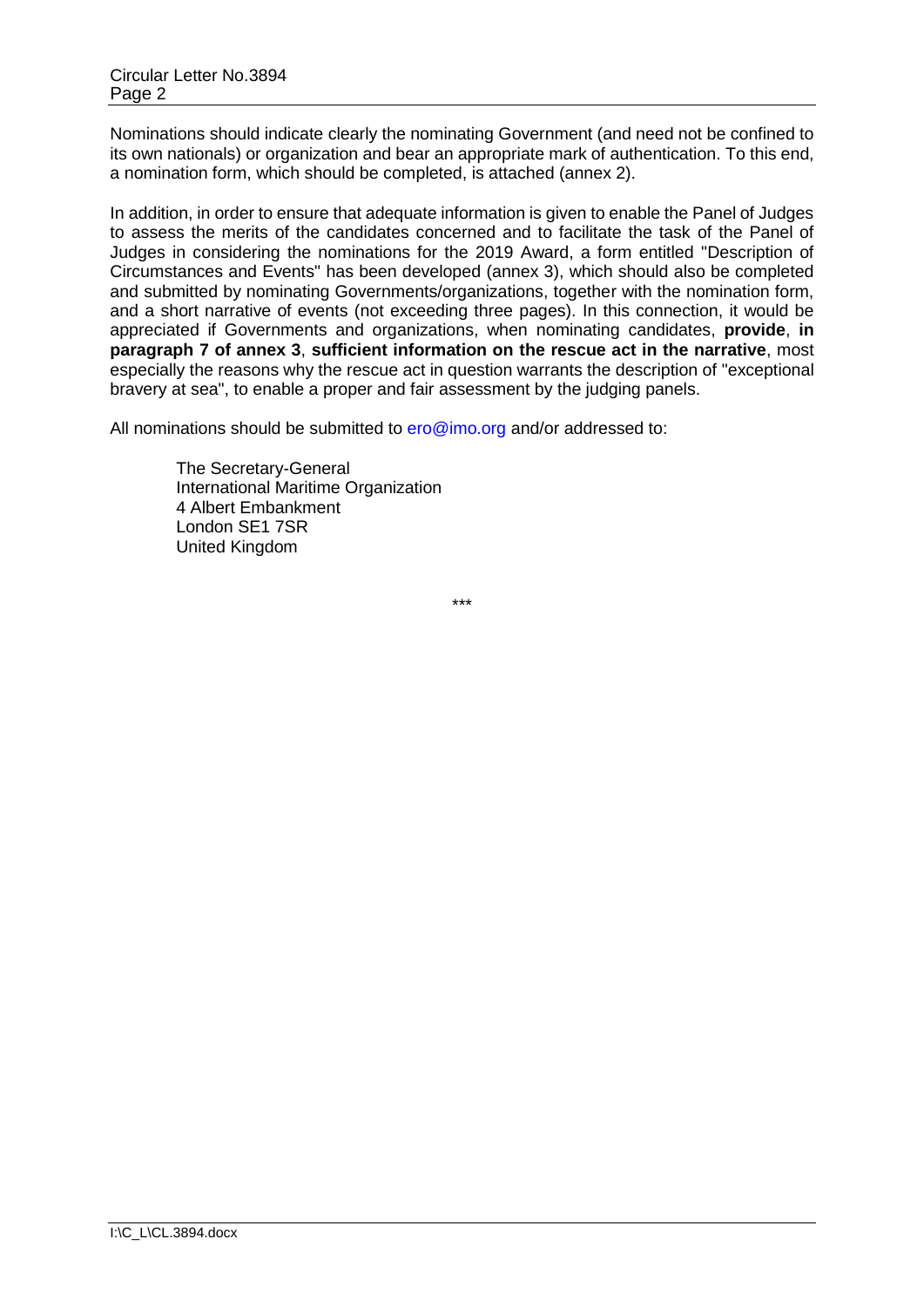# **ANNEX 1**

## **GUIDELINES FOR THE IMO AWARD FOR EXCEPTIONAL BRAVERY AT SEA**

### **Introduction**

1 The aim of these Guidelines is to define the purpose of, and the criteria for granting, the IMO Award for Exceptional Bravery at Sea ("the Award"). They stipulate the process by which nominations for the Award will be sought, considered, assessed, judged and decided; the form of the Award; and the manner in which it will be awarded.

#### **Purpose and Criteria**

2 The purpose of the Award is to provide a unique, international recognition for those who, at the risk of losing their own life, perform acts of exceptional bravery, displaying outstanding courage at sea.

3 The Award will be conferred on individuals or groups of individuals who, at the risk to their own life, perform acts of exceptional bravery in attempting to save life at sea or in attempting to prevent or mitigate damage to the marine environment. Such acts of bravery may also involve extraordinary seamanship skills in very difficult conditions or any other display of outstanding courage.

4 Except in the most extraordinary circumstances, the nominated rescues should occur at sea or those rescued should emanate from a vessel. The Award may also be granted posthumously.

#### **Nominations**

5 Nominations for the Award should be made by United Nations Member States, intergovernmental organizations and non-governmental organizations. Such nominations should be addressed to the Secretary-General (in accordance with procedures outlined in the circular inviting nominations) and should provide a full description of the circumstances and events giving rise to the nomination. They should, as appropriate, include such factors as:

- .1 location of the incident;
- .2 prevailing weather conditions;
- .3 skill displayed;
- .4 leadership demonstrated;
- .5 determination to conduct the rescue operation;
- .6 exceptional courage demonstrated;
- .7 degree of risk (to human lives and/or the marine environment) involved; as well as
- .8 any other information supporting the nomination.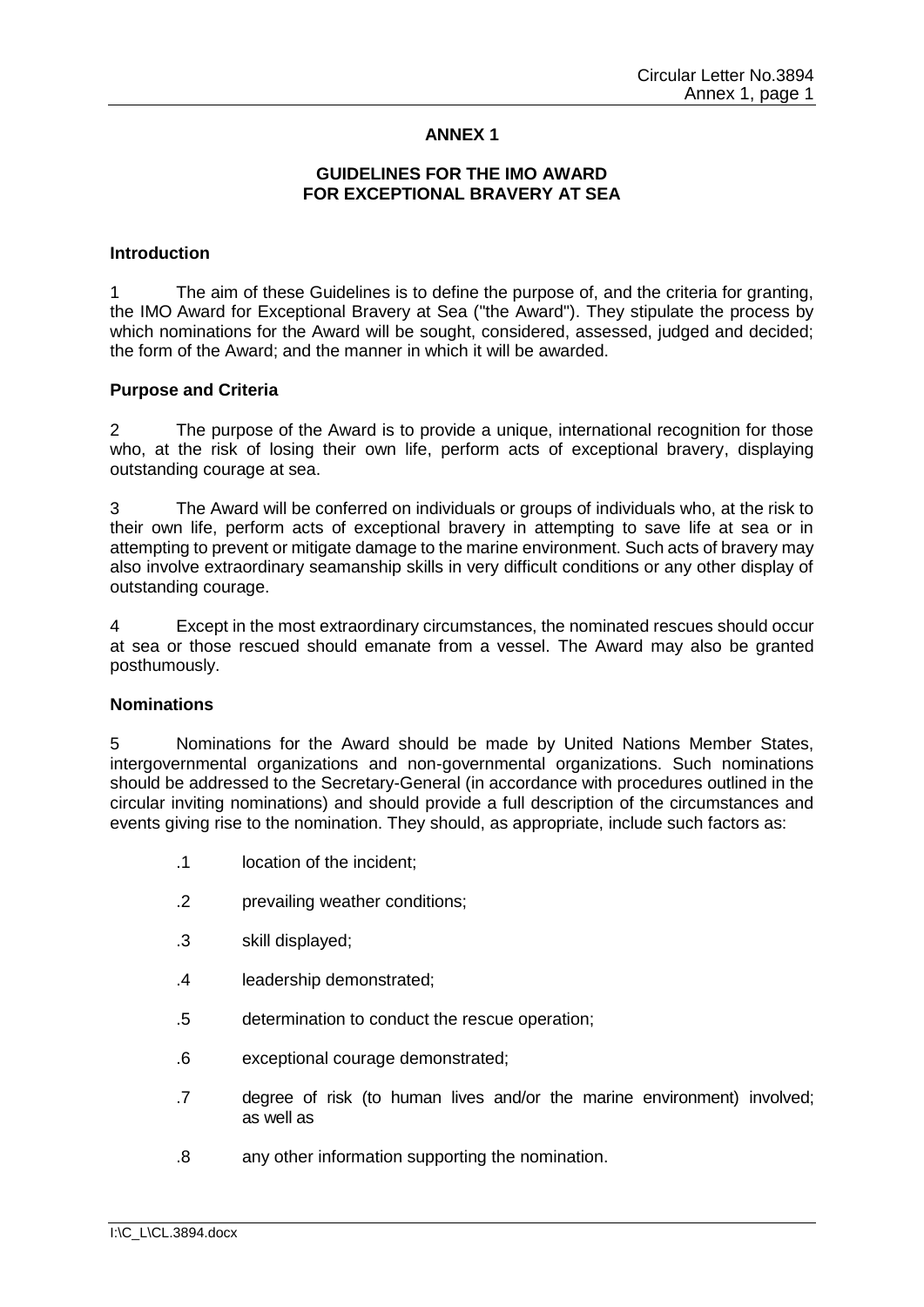## **Form of the Award**

6 The Award will take the form of a medal which will be accompanied by a certificate citing the act of exceptional bravery performed.

#### **Assessment Panel**

7 Nominations for the Award will be scrutinized by an Assessment Panel composed of the Secretary-General or his nominee, as Chair, together with experts nominated by the following non-governmental organizations (NGOs) in consultative status with IMO:

- the International Chamber of Shipping (ICS);
- the International Maritime Pilots' Association (IMPA);
- the International Federation of Shipmasters' Associations (IFSMA);
- the International Salvage Union (ISU);
- the International Maritime Rescue Federation (IMRF); and
- the International Transport Workers' Federation (ITF).

8 When the circumstances of a nomination involve marine environmental protection, an expert nominated by relevant environmental NGOs will be included in the Panel.

9 The members of the Panel will be appointed by the Secretary-General and will serve for one year in their personal and expert capacity and not as representatives of the organizations nominating them.

10 The function of the Assessment Panel will be to review the nominations for the Award, taking into account the Award's purpose and criteria vis-à-vis the description of the factual circumstances giving rise to the nomination and the related supporting documentation. The Panel will submit to a Panel of Judges a shortlist ranking the nominees in order of preference, along with the rationale for their recommendation.

## **Panel of Judges**

11 A Panel of Judges composed of the Chairs of the Maritime Safety Committee, the Marine Environment Protection Committee, the Legal Committee, the Technical Cooperation Committee and the Facilitation Committee and chaired by the Chair of the Council will consider the recommendations of the Assessment Panel and select the recipient of the Award.

12 In the event that one or more of the participating Chairs is not available to serve, the corresponding Vice-Chairs (or the first Vice-Chair of Committees which are served by more than one Vice-Chair) may serve in their place as members of the Panel.

13 In the event that the Chair of the Panel (i.e. the Chair of the Council) is not available, the Vice-Chair of the Council will serve as Chair.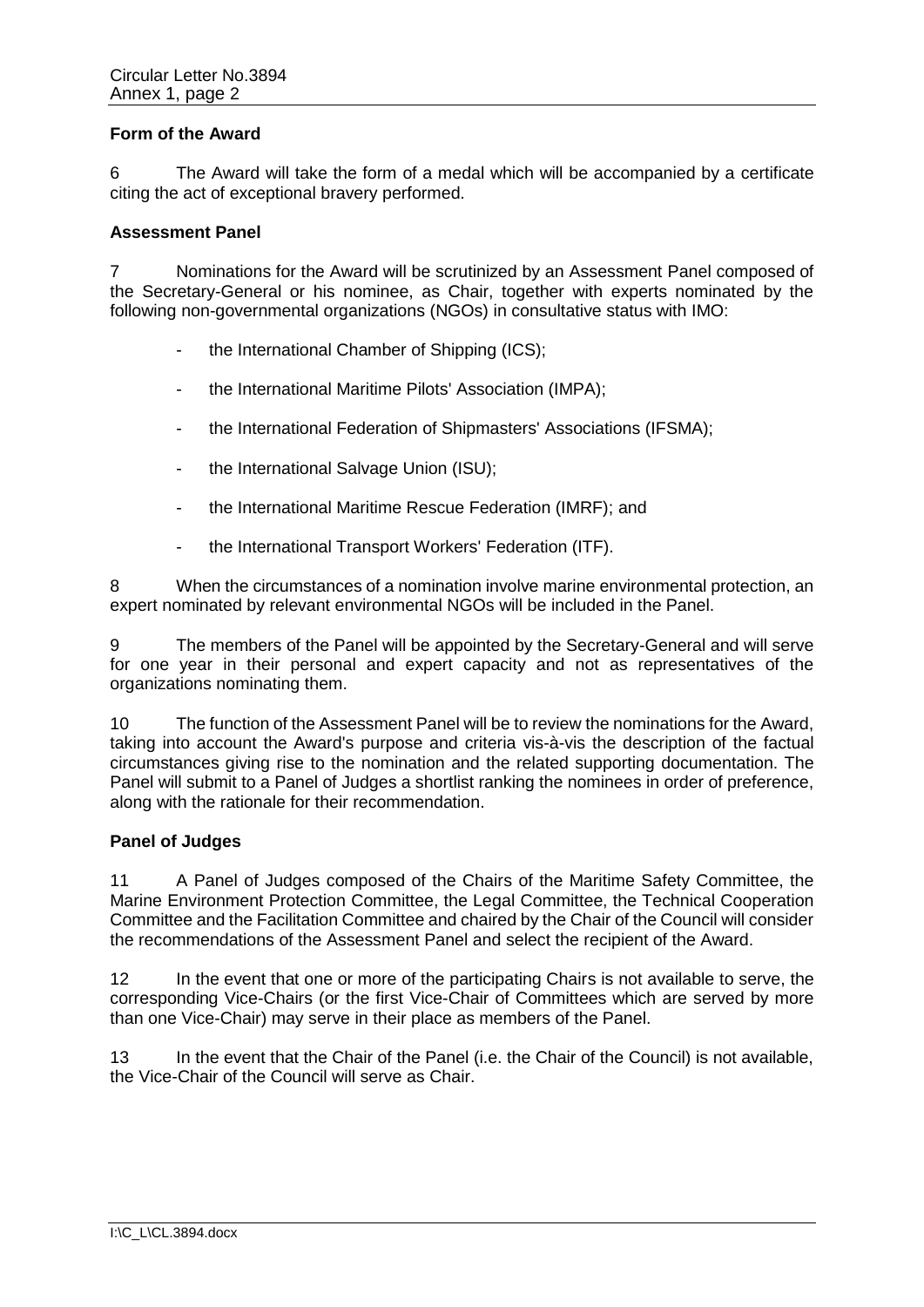14 No Award will be made in the event that the Panel of Judges decides that the acts performed by the shortlisted nominees do not merit the Award. In such cases, however, the Panel of Judges may, nevertheless, decide to recommend that one or more of the acts performed by such nominees should be recognized by the Organization through the award of an appropriate certificate.

15 The Council will be invited to endorse the outcome of the Panel of Judges.

## **Award ceremony**

16 The IMO Award for Exceptional Bravery at Sea will be presented by the Secretary-General at IMO Headquarters on the occasion of World Maritime Day or another major IMO occasion, as appropriate, taking into account, inter alia, the availability of the recipient.

17 In exceptional circumstances the Award may be presented at an alternative location, possibly in conjunction with a World Maritime Day parallel event celebration.

## **Timetable**

18 Every effort should be made to ensure that a timetable along the following lines, leading to the Award ceremony, be observed:

|   | Circular letter inviting nominations                               | October                           |
|---|--------------------------------------------------------------------|-----------------------------------|
|   | Deadline for receipt of nominations                                | April (following year)            |
|   | <b>Review by Assessment Panel</b>                                  | May                               |
|   | Consideration by the Panel of Judges                               | June (Friday before Council week) |
|   | Council invited to endorse outcome of<br>Panel of Judges           | June                              |
|   | Notification of recipient and press release                        | June                              |
| - | Award Ceremony - World Maritime Day/<br>another major IMO occasion | September/to be determined        |

\*\*\*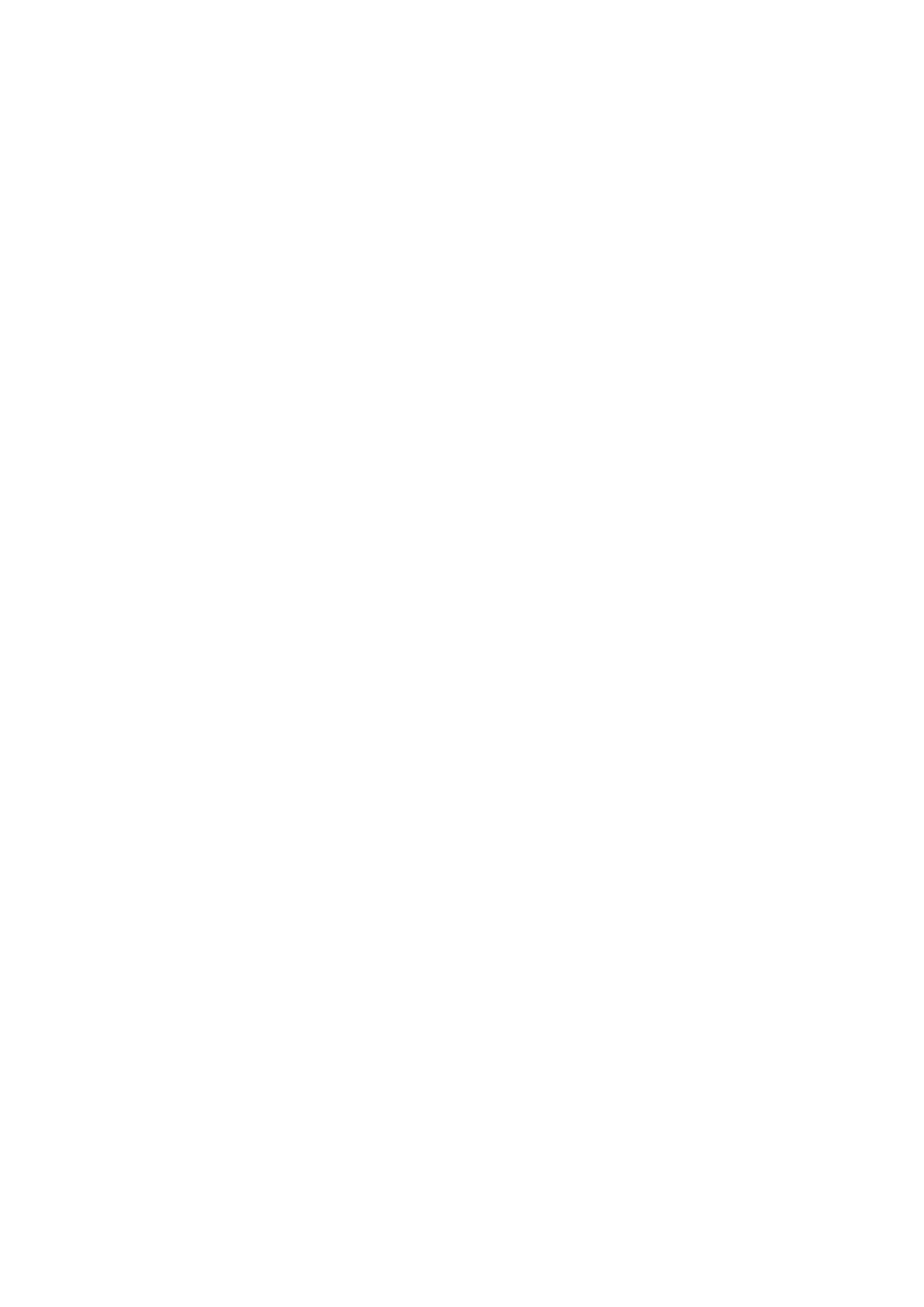# **ANNEX 2**

# **NOMINATION OF CANDIDATE FOR** THE 2019 IMO AWARD FOR EXCEPTIONAL BRAVERY AT SEA

| (Name of country)                                                                                             |  |  |
|---------------------------------------------------------------------------------------------------------------|--|--|
| or                                                                                                            |  |  |
| <b>The</b>                                                                                                    |  |  |
| (Name of organization)                                                                                        |  |  |
| hereby nominates (name, title and nationality of candidate (if an individual is nominated) to be<br>inserted) |  |  |
|                                                                                                               |  |  |
|                                                                                                               |  |  |
|                                                                                                               |  |  |
|                                                                                                               |  |  |
| for the 2019 IMO Award for Exceptional Bravery at Sea.                                                        |  |  |
|                                                                                                               |  |  |
|                                                                                                               |  |  |
|                                                                                                               |  |  |
| Signed:                                                                                                       |  |  |
| Name:                                                                                                         |  |  |

Official seal (where appropriate):

 $***$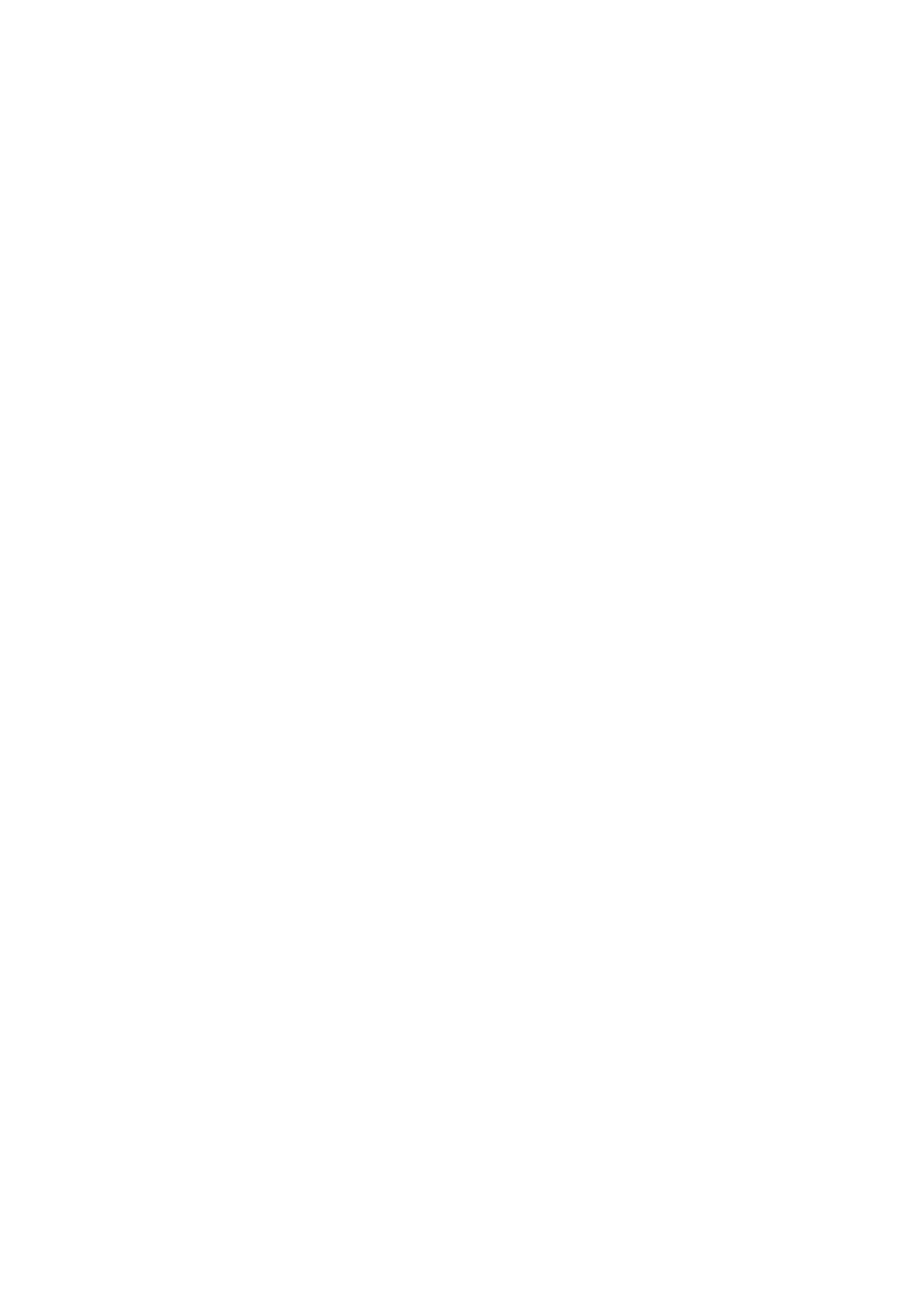# **ANNEX 3**

## **DESCRIPTION OF CIRCUMSTANCES AND EVENTS**

In accordance with paragraph 4 of the Guidelines for the IMO Award for Exceptional Bravery at Sea, the candidature of ……………[nominee]……………… is supported by the following description of the circumstances and events giving rise to the nomination. It is noted that not all of the information requested below may be available; nonetheless, as much information as possible should be provided to enable the Panel of Judges to make an informed decision.

1 Location of incident (latitude/longitude or distance/bearing from known geographic point of reference):

..........................................................................................................................

2 On-scene weather (wind/sea state/precipitation/temperature):

- 3 Details of incident (Please note that the intent of the Award is to recognize actions in response to a specific incident, rather than multiple incidents that may have occurred during the period of time under consideration, i.e. from 1 March 2018 to 28 February 2019):
	- .1 Nature of distress (sinking, fire, collision, etc.):
		- ......................................................................................................................
	- .2 Date/time of incident:
		- ......................................................................................................................
	- .3 Name/description of vessel (or person) in distress:
		- ......................................................................................................................
	- .4 Total number of lives at risk:

......................................................................................................................

- .5 Number of lives saved:
	-
- .6 Name of Maritime Rescue Coordination Centre (MRCC) (or other shore-based organization involved that may have relevant records of incident:

......................................................................................................................